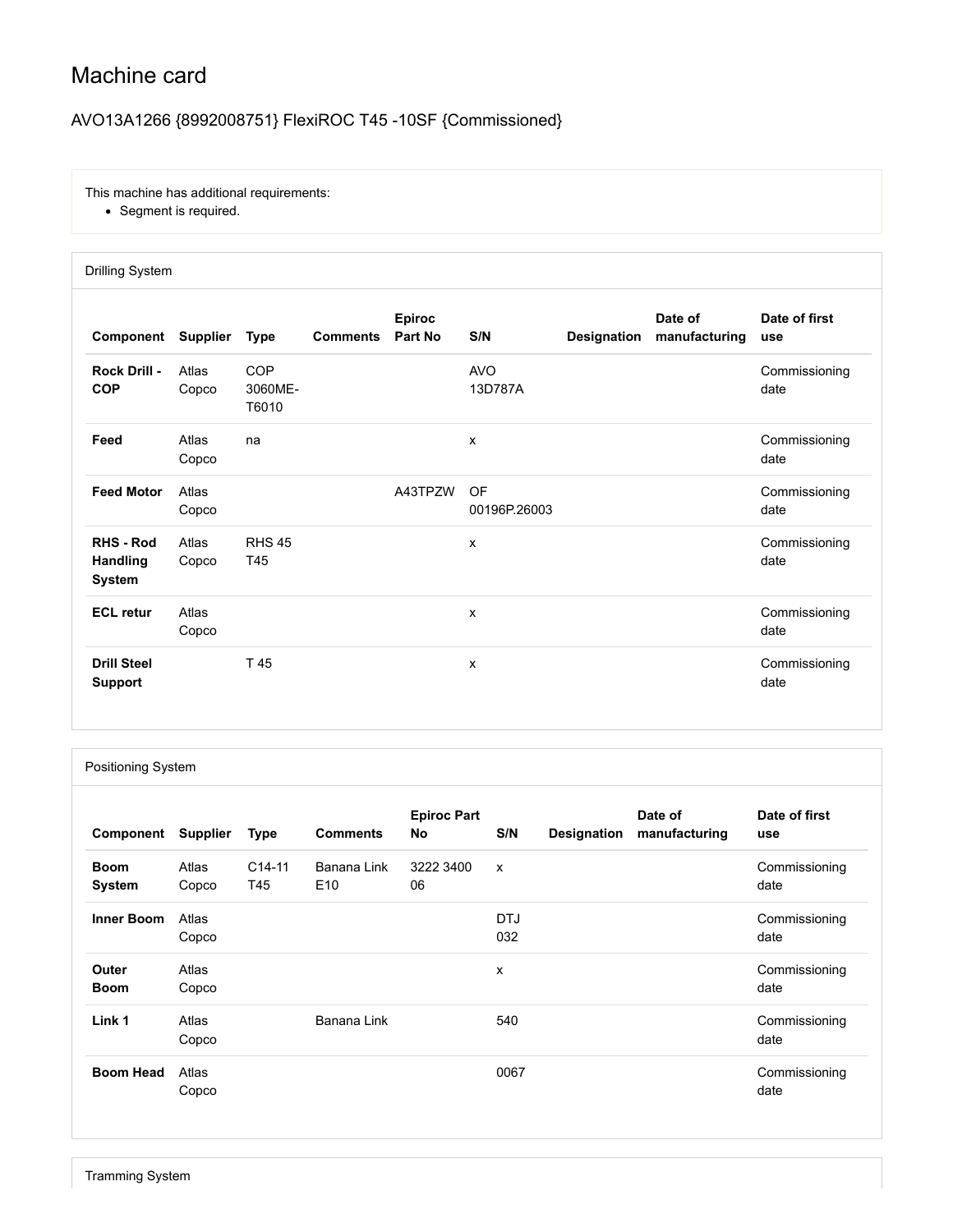| Component                         | <b>Supplier</b> | <b>Type</b>      | <b>Comments</b> | <b>Epiroc</b><br>Part No | S/N             | <b>Designation</b> | Date of<br>manufacturing | Date of first<br>use  |
|-----------------------------------|-----------------|------------------|-----------------|--------------------------|-----------------|--------------------|--------------------------|-----------------------|
| <b>Track</b><br><b>Frames</b>     | Epiroc          | FL6L             |                 | 3222<br>011489           | 00159           |                    |                          | Commissioning<br>date |
| <b>Track</b><br><b>Frames</b>     | Epiroc          | FL6R             |                 | 3222<br>011488           | 00158           |                    |                          | Commissioning<br>date |
| <b>Traction</b><br>Gear LF        | Epiroc          | <b>RIVA3148A</b> |                 |                          | 728021<br>37646 |                    |                          | Commissioning<br>date |
| <b>Traction</b><br>Gear RF        | Epiroc          | <b>RIVA3148A</b> |                 |                          | 728021<br>37647 |                    |                          | Commissioning<br>date |
| <b>Track Chain</b><br><b>Type</b> | Epiroc          | Triple           |                 |                          | X               |                    |                          | Commissioning<br>date |

#### Hydraulic System

| Component                    | <b>Supplier</b> | <b>Type</b>                                | <b>Comments</b> | <b>Epiroc</b><br>Part<br><b>No</b> | S/N               | Designation | Date of<br>manufacturing | Date of first<br>use  |
|------------------------------|-----------------|--------------------------------------------|-----------------|------------------------------------|-------------------|-------------|--------------------------|-----------------------|
| <b>Hydraulic</b><br>Pump 1a  | Epiroc          |                                            |                 | 3222<br>3380<br>40                 | 3343 6822         |             |                          | Commissioning<br>date |
| <b>Hydraulic</b><br>Pump 2a  | Epiroc          |                                            |                 | 3222<br>3380<br>47                 | 3344 3054         |             |                          | Commissioning<br>date |
| <b>Hydraulic</b><br>Pump 3a  | Epiroc          |                                            |                 | 3222<br>3379<br>74                 | 3343 9995         |             |                          | Commissioning<br>date |
| <b>Hydraulic</b><br>Pump 4a  | Epiroc          |                                            |                 | 3222<br>3402<br>04                 | 16/1366009140/004 |             |                          | Commissioning<br>date |
| <b>Hydraulic</b><br>unit     | Epiroc          |                                            |                 | 3222<br>3381<br>63                 | 002               |             |                          | Commissioning<br>date |
| <b>Hydraulic</b><br>Oil Type | Shell           | Standard<br>S <sub>2</sub> V <sub>46</sub> |                 |                                    | x                 |             |                          | Commissioning<br>date |

| <b>Electrical System</b> |          |            |                         |                    |     |             |                          |                       |  |
|--------------------------|----------|------------|-------------------------|--------------------|-----|-------------|--------------------------|-----------------------|--|
| Component                | Supplier |            | <b>Type Comments No</b> | <b>Epiroc Part</b> | S/N | Designation | Date of<br>manufacturing | Date of first use     |  |
| <b>Working</b><br>Light  |          | <b>LED</b> |                         |                    | x   |             |                          | Commissioning<br>date |  |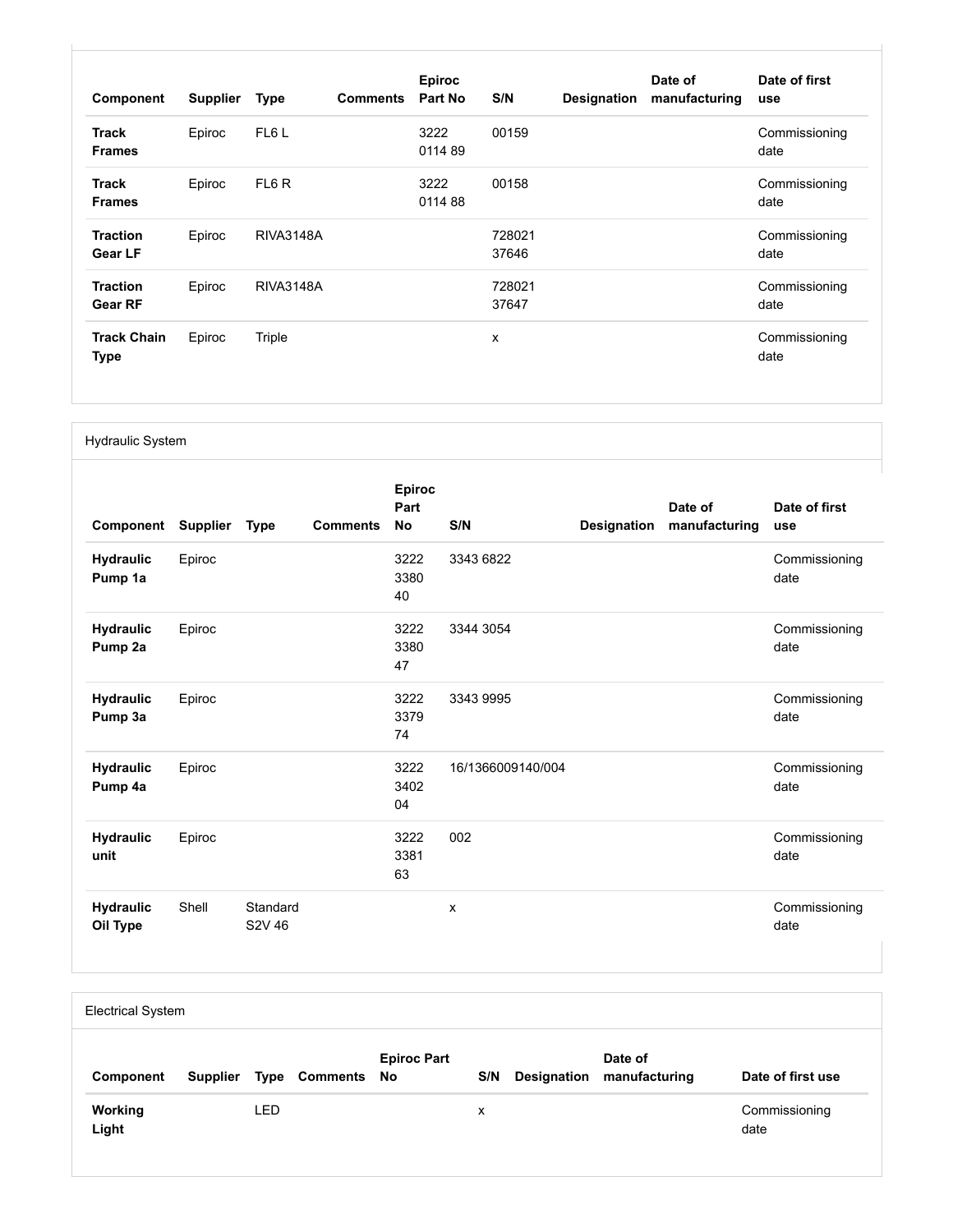### Engine System

| Component                                             | <b>Supplier</b> | <b>Type</b>           | <b>Comments</b> | <b>Epiroc</b><br>Part<br>No | S/N                   | Designation | Date of<br>manufacturing | Date of first<br>use  |
|-------------------------------------------------------|-----------------|-----------------------|-----------------|-----------------------------|-----------------------|-------------|--------------------------|-----------------------|
| <b>Diesel Engine</b>                                  | Caterpillar     | C9.3 242kW            |                 | 1605<br>2118<br>00          | D9N01110              |             | 15/03/2013               | Commissioning<br>date |
| <b>Exh</b><br><b>Aftertreatment</b><br><b>DOC/DPF</b> | Caterpillar     |                       |                 |                             | <b>AHA</b><br>045869A |             |                          | Commissioning<br>date |
| <b>Engine Pre-</b><br>heater                          | Epiroc          | 252161hydronic10      |                 | 3222<br>3260<br>72          | 237914DB              |             |                          | Commissioning<br>date |
| <b>Engine Oil</b>                                     | Shell           | Rimula R4-L<br>15w/40 |                 |                             | X                     |             |                          | Commissioning<br>date |

Control System

| Component                          | <b>Supplier</b> | <b>Type</b>       | <b>Comments</b> | <b>Epiroc Part</b><br><b>No</b> | S/N           | Designation | Date of<br>manufacturing | Date of first<br>use  |
|------------------------------------|-----------------|-------------------|-----------------|---------------------------------|---------------|-------------|--------------------------|-----------------------|
| <b>D100 VCU</b>                    | Atlas<br>Copco  |                   |                 | 9106235216                      | 1324-<br>0123 |             |                          | Commissioning<br>date |
| Display - D739                     | Atlas<br>Copco  |                   |                 |                                 | 1324-<br>0106 |             |                          | Commissioning<br>date |
| I/O Module - D510                  | Atlas<br>Copco  |                   |                 | 9106 2535<br>55                 | 009953        |             |                          | Commissioning<br>date |
| I/O Module - D511                  | Atlas<br>Copco  |                   |                 | 9106 2535<br>55                 | 009954        |             |                          | Commissioning<br>date |
| I/O Module - D512                  | Atlas<br>Copco  |                   |                 | 9106 2535<br>55                 | 009955        |             |                          | Commissioning<br>date |
| I/O Module - D513                  | Atlas<br>Copco  |                   |                 | 9106 2535<br>55                 | 010087        |             |                          | Commissioning<br>date |
| I/O Module - D514                  | Atlas<br>Copco  |                   |                 | 9106 2535<br>55                 | 010082        |             |                          | Commissioning<br>date |
| Left Chair Pod -<br>D500:1         | Atlas<br>Copco  |                   |                 |                                 | 1325-<br>0125 |             |                          | Commissioning<br>date |
| <b>Right Chair Pod -</b><br>D500:2 | Atlas<br>Copco  |                   |                 |                                 | 1325-<br>0126 |             |                          | Commissioning<br>date |
| <b>Software</b>                    | Atlas<br>Copco  | <b>RCS</b><br>5.5 |                 |                                 | x             |             |                          | Commissioning<br>date |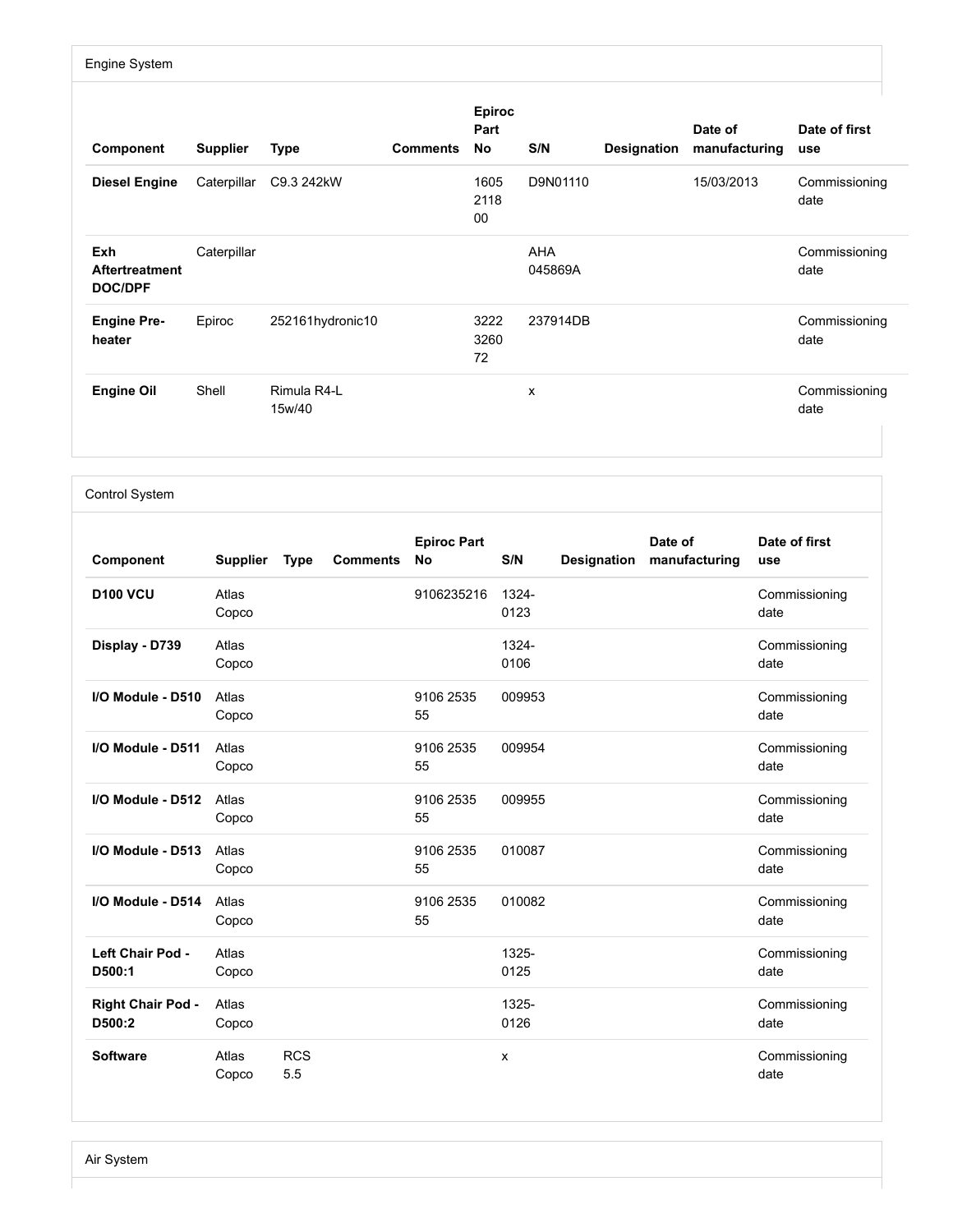| Component                | <b>Supplier</b> | Type             | <b>Comments</b> | <b>Epiroc</b><br>Part No | S/N              | <b>Designation</b> | Date of<br>manufacturing | Date of first<br>use  |
|--------------------------|-----------------|------------------|-----------------|--------------------------|------------------|--------------------|--------------------------|-----------------------|
| <b>Compressor</b>        | Atlas<br>Copco  | C <sub>146</sub> |                 | 161 7146<br>82           | AIA<br>1800475   |                    |                          | Commissioning<br>date |
| <b>Air Receiver</b>      | Epiroc          | <b>ASME</b>      |                 | 1604 1327<br>93          | 55615/010        |                    |                          | Commissioning<br>date |
| <b>Safety Valve</b>      |                 |                  |                 | 0832 1001<br>59          | 129231.030-<br>4 |                    |                          | Commissioning<br>date |
| <b>Compressor</b><br>Oil | Atlas<br>Copco  | Paroil<br>M      |                 |                          | x                |                    |                          | Commissioning<br>date |

Water System

| Component                | <b>Supplier</b> | <b>Type</b> | <b>Comments</b> | <b>Epiroc</b><br>Part No | S/N       | <b>Designation</b> | Date of<br>manufacturing | Date of first<br>use  |
|--------------------------|-----------------|-------------|-----------------|--------------------------|-----------|--------------------|--------------------------|-----------------------|
| Water<br><b>Receiver</b> | Epiroc          | 225 L       |                 | 3222<br>3245 23          | 56842/006 |                    |                          | Commissioning<br>date |
| <b>Water Mist</b>        | Epiroc          | HDF180/23-  |                 |                          | 51715-    |                    |                          | Commissioning         |
| Pump                     |                 | 35-OEM      |                 |                          | 17440     |                    |                          | date                  |
|                          |                 |             |                 |                          | 05/13     |                    |                          |                       |

| Carrier               |                 |                 |                             |                          |     |                    |                          |                       |  |  |
|-----------------------|-----------------|-----------------|-----------------------------|--------------------------|-----|--------------------|--------------------------|-----------------------|--|--|
| Component             | <b>Supplier</b> | <b>Type</b>     | <b>Comments</b>             | <b>Epiroc</b><br>Part No | S/N | <b>Designation</b> | Date of<br>manufacturing | Date of first<br>use  |  |  |
| Carrier               | Epiroc          | C <sub>50</sub> | Boom Support SN:<br>DTJ 033 | 3316 1012 DTJ<br>75      | 002 |                    |                          | Commissioning<br>date |  |  |
| <b>Support</b><br>Leg | Epiroc          | Hydralic        |                             |                          | х   |                    |                          | Commissioning<br>date |  |  |

| <b>DCT System</b> |                 |                          |                 |                          |              |             |                          |                       |  |  |
|-------------------|-----------------|--------------------------|-----------------|--------------------------|--------------|-------------|--------------------------|-----------------------|--|--|
| Component         | <b>Supplier</b> | <b>Type</b>              | <b>Comments</b> | <b>Epiroc Part</b><br>No | S/N          | Designation | Date of<br>manufacturing | Date of first<br>use  |  |  |
| <b>DCT Fan</b>    | Epiroc          | 200 T45                  |                 |                          | 461541       |             |                          | Commissioning<br>date |  |  |
| Pre-<br>Separator | Atlas<br>Copco  | <b>DPS113-</b><br>$B-5"$ |                 | 3222 3426<br>60          | $\mathbf{x}$ |             |                          | Commissioning<br>date |  |  |

Cabin